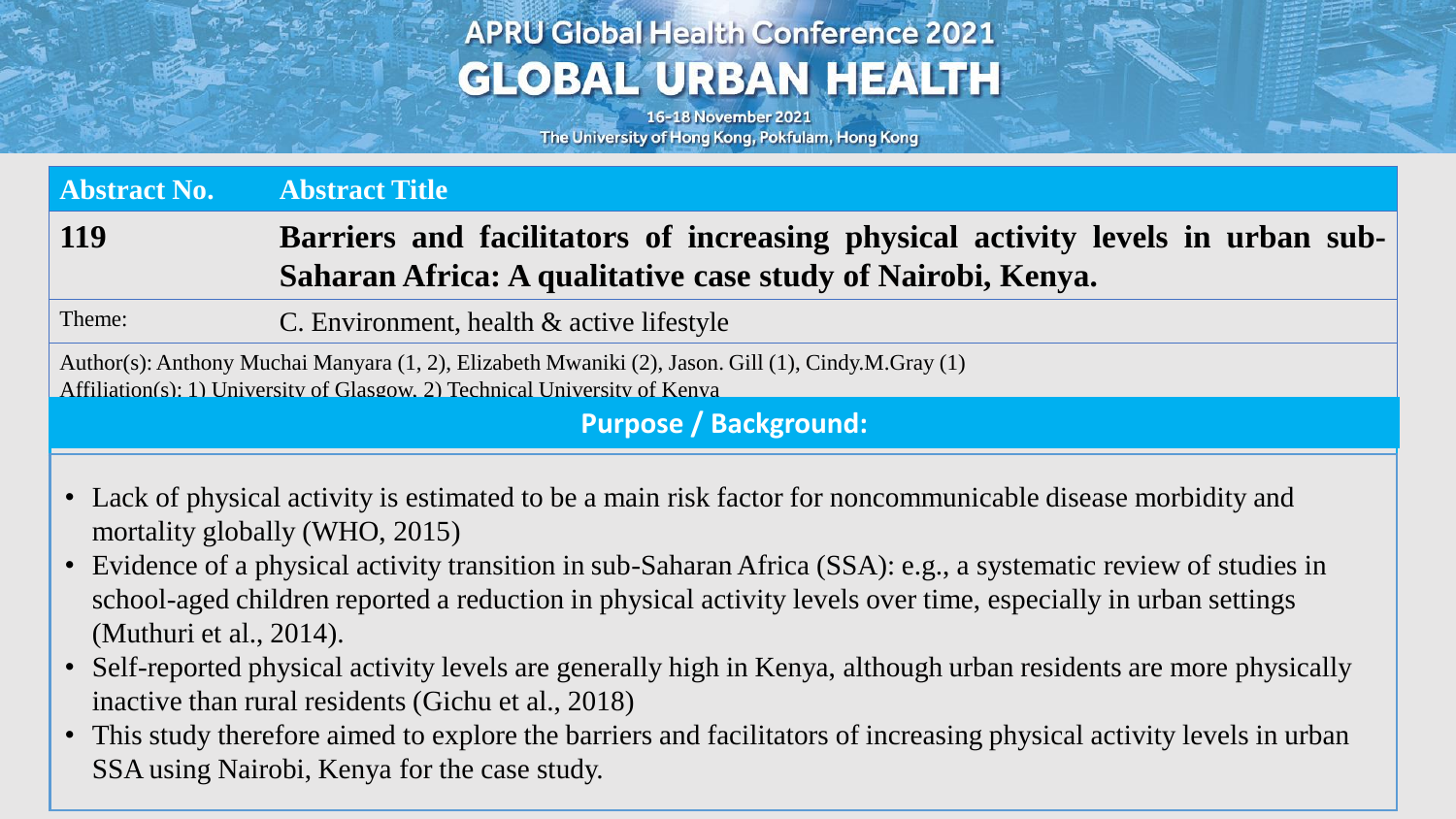## **APRU Global Health Conference 2021 GLOBAL URBAN HEALTH**

16-18 November 2021 The University of Hong Kong, Pokfulam, Hong Kong

### **Methods: Results:**

- ❑ Participants recruited from one low-income community (LIC) (n=15, 7 female), and one middle-income community (MIC) (n=14, 6 female).
- ❑ In-depth interviews were audio recorded, translated (if conducted in Swahili) and transcribed verbatim.
- $\Box$  Thematic analysis was used to identify barriers and facilitators of increasing physical activity levels.
- $\Box$  Lack of knowledge of national physical activity guidelines may have limited capability to be more physically active: *I do not know the recommended number of minutes of physical activity, not unless you explain to me, I am ready to listen. [F, 40-49, Hairdresser, LIC]*
- ❑ On the flip side, perceived benefits motivated physical activity.
- $\Box$  Lack of good infrastructure (e.g., sidewalks in the LIC) and unaffordability of physical activity facilities (e.g., gymnasiums) in both communities was mentioned as a barrier: *The gyms are there but some people are able to afford, some people are not able to afford. [M, 40-49, Social worker, MIC]*